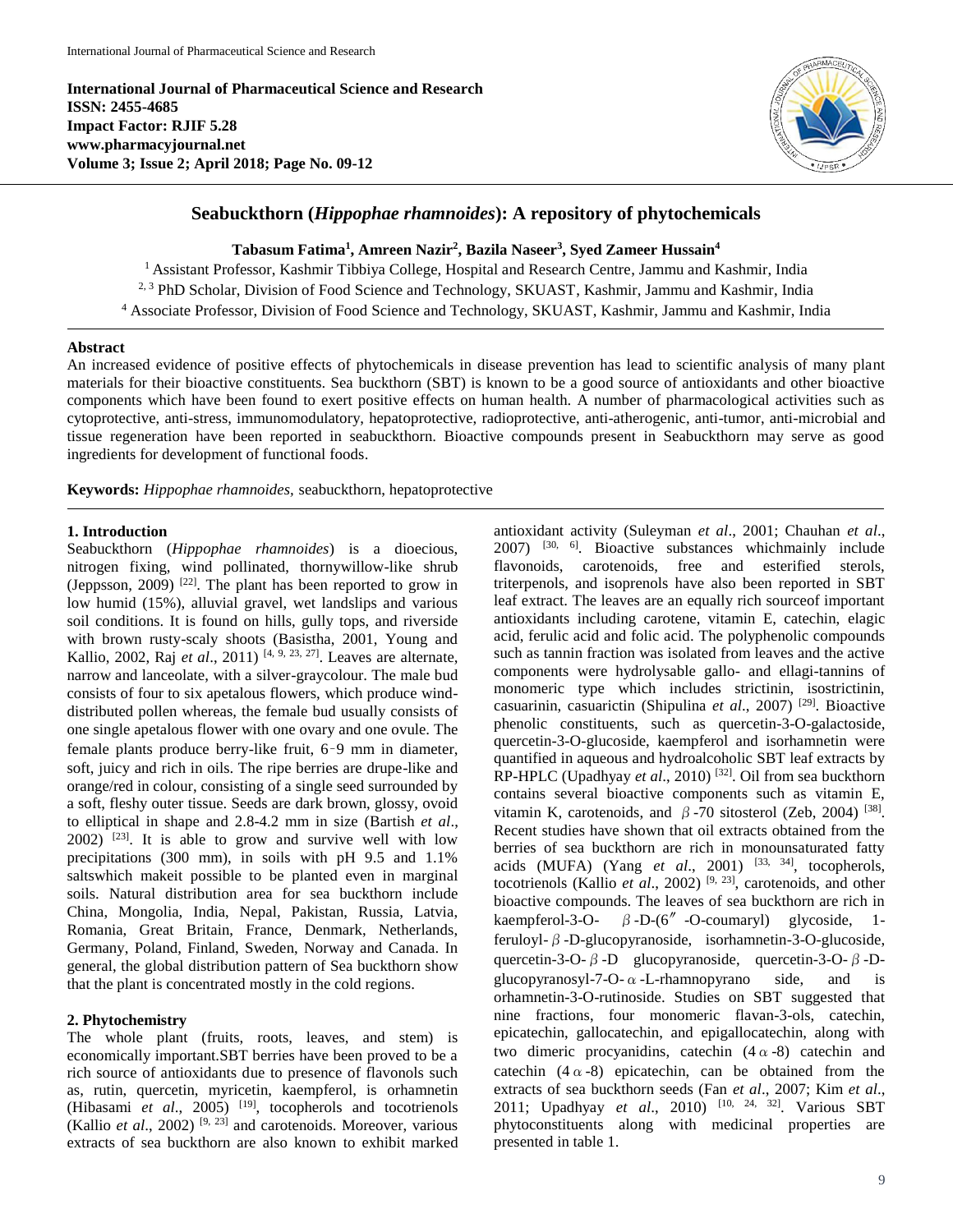| <b>SBT</b> Phytoconstituent           | <b>Medicinal properties</b>                                                                                                                      | <b>References</b>                             |
|---------------------------------------|--------------------------------------------------------------------------------------------------------------------------------------------------|-----------------------------------------------|
| Tocopherols                           | Acts as antioxidant, minimizes lipid oxidation, helps to relieve pain                                                                            | Kallio et al. $(2002)^{[9, 23]}$ .            |
| Carotenoids                           | Acts as antioxidant and helps in collagen synthesis and epithelialization                                                                        | Andersson et al. (2009)                       |
| Vitamin K                             | Prevents bleeding; promotes wound healing; anti-ulcer effect                                                                                     | Jamyansan and Badgaa<br>(2005)                |
| Vitamin C                             | Acts as antioxidant and sustain cell membrane integrity Accelerates collagen synthesis                                                           | Kallio et al. (2002) <sup>[9, 23]</sup> .     |
| Vitamin B complex                     | Stimulate cell repair and nerve regeneration                                                                                                     | Jamyansanand Badgaa<br>(2005)                 |
| Phytosterols                          | Improves microcirculation in the skin, anti-ulcer, anti-atherogenic, anti-cancer, regulate<br>inflammatory process                               | Yang et al. (2001) <sup>[33, 34]</sup> .      |
| Polyphenolic compounds                | Antioxidant, cytoprotective, cardioprotective, wound healing                                                                                     | Upadhyay et al. $(2010)^{[32]}$ .             |
| Polyunsaturated fatty<br>acids (PUFA) | Immunomodulatory, neuroprotective, anti-tumor                                                                                                    | Yang et al. (2001) <sup>[33, 34]</sup> .      |
| Organic acids                         | Lower the risk of heart attack and stroke, anti-ulcer, wound healing, anti-arthritic                                                             | Yang et al. (2001) <sup>[33, 34]</sup> .      |
| Coumarins & triterpenes               | Control of appetite, sleep, memory and learning                                                                                                  | Grey <i>et al.</i> $(2010)$ <sup>[16]</sup> . |
| Zinc                                  | Strengthen the blood circulation, anti-tumor Aids in cell proliferation, acts as a cofactor<br>for enzymes, and enhancesutilization of vitamin A | Gupta and Singh (2005) <sup>[15,</sup><br>161 |

**Table 1:** Major-phytochemicals in Sea buckthorn and their medicinal properties (Suryakumar & Gupta, 2011).

#### **3. Role in health promotion**

An array of pharmacological effects of SBT have been reported which include antioxidant, immunomodulatory, antiatherogenic, anti-stress, hepatoprotective, radioprotective and tissue repair (Suleyman *et al*., 2001; Geetha *et al*., 2002; Goel *et al*., 2002; Xing *et al*., 2002; Gao *et al*., 2003; Gupta *et al*., 2005; Basu*et al*., 2007; Chawla *et al*., 2007; Sagguand Kumar, 2007; Upadhyay *et al.*, 2010)<sup>[30, 14, 15, 33, 17, 18 7, 32]. SBT is used</sup> in Russia and Indian Himalayanregion, for treatment of skin diseases, jaundice, asthma, for gastro-intestinal treatment, as laxative and for treatment of rheumatism (Gupta and Singh,  $2005$ )  $^{[17, 18]}$ . A number of studies conducted on different parts of the planthave shown cardiovascular effects, effect on atherosclerosis and platelet aggregation, effect on diabetes, anti inflammatory effect, antitumor effect, effect on clinical diseases of the liver, anti-visceral obesity, antiulcerogenic effect, effect on adverse stressfulsituations, etc. Alcoholic leaf extract of sea buckthorn (70% ethanol) has been analyzed to inhibit hypoxia-induced cytotoxicity, mitochondrial integrity, reactive oxygen species (ROS) production, and DNA damage better than vitamin C (Narayanan *et al*., 2005) [25] . Sea buckthorn leaf extract acts as an immunosuppressant during the acute phase of inflammation by selectively inhibiting Tcell activation as a treatment against adjuvant-induced arthritis in rats (Ganju *et al*., 2005) [11] .

Protective effect of SBT preparation on cardiovascular diseases are known and well documented in Tibetan traditional medical literature. Studies on human and animals have been carried out to evaluate the effect of flavonoids of SBT on cardiovascular diseases, as some flavonoid compounds are known to have positive ionotropic effects. Flavonoids in SBT fruit and leaves are well known to improve the functioning of cardiovascular system. Seven different kinds of flavonoids, extracted from the leaves and fruit, constitute the total flavonoid content of *Hippophae* (TFH). Among them, the main components are isorhamnetin and quercetin. TFH treatment exhibited protective effects on myocardial ischemia and reperfusion, tumours, oxidative injury and aging (Eccleston *et al*., 2002) [9] . An *in vitro* study conducted by Cheng *et al* (2003)<sup>[8, 12]</sup> on flavonoids of SBT have shown to reduce the production of pathogenic

thromboses. Flavonoids from SBT protected endothelial cells from oxidized low-density lipoprotein induced injuries via regulation of LOX-1 and eNOS expression (Bao and Lou,  $2006$ )<sup>[2]</sup>. The antihypertensive effect of total flavones extracted from seed residues of SBT have been reported in chronic sucrose fed rats by regulating its insulin and angiotensin II levels have been conducted by Pang *et al*.  $(2008)$ <sup>[26]</sup>.

The hepatoprotective activity of SBT leaves and seed oil was evaluated using CCl<sup>4</sup> induced hepatic damage in animals (Geetha *et al*., 2008; Hsu *et al*., 2009) [13, 20] , & both alcoholic SBT leaf extract and seed oil ameliorated CCl4-induced liver injury which was further supported by both histological and biochemical findings.

Seabuckthorn contains epigallocatechin and ursolic acid that exhibits anti-inflammatory effects and is used in the treatment of diarrhoea, gastrointestinal, and dermatologic disorders (Yasukawa *et al*., 2009). The extracts obtained from leaves and branches of sea buckthornbeing rich in flavonoids, tannins, and triterpenes (Kallio *et al.*, 2002)<sup>[9, 23]</sup>, are used to treat colitis and enterocolitis in humans and animals (Tsybikova*, et al*., 1983) [31] .

### **4. Conclusion**

Seabuckthorn has gained popularity among researchers due to its immense functional and valuable ingredients that exert relatively impressive effects in improving human health. Seabuckthorn comprises of many valuable ingredients which can be explored for the production of many novel, health promoting products. However, there are many knowledge gaps which need to be covered so that, the bioactive components present in SBT may be used in different food formulations for the development of seabuckthorn based functional foods. Studies on safety aspects of seabuckthornare in earlier stages. However, the clinical trials till date mark it safe for human consumption. Without any doubt, the future holds great promise for SBT bio-actives.

#### **5. References**

1. Andersson SC, Olsson ME, Johansson E, Rumpunen K. Carotenoids in sea buckthorn (*Hippophae rhamnoides* L.)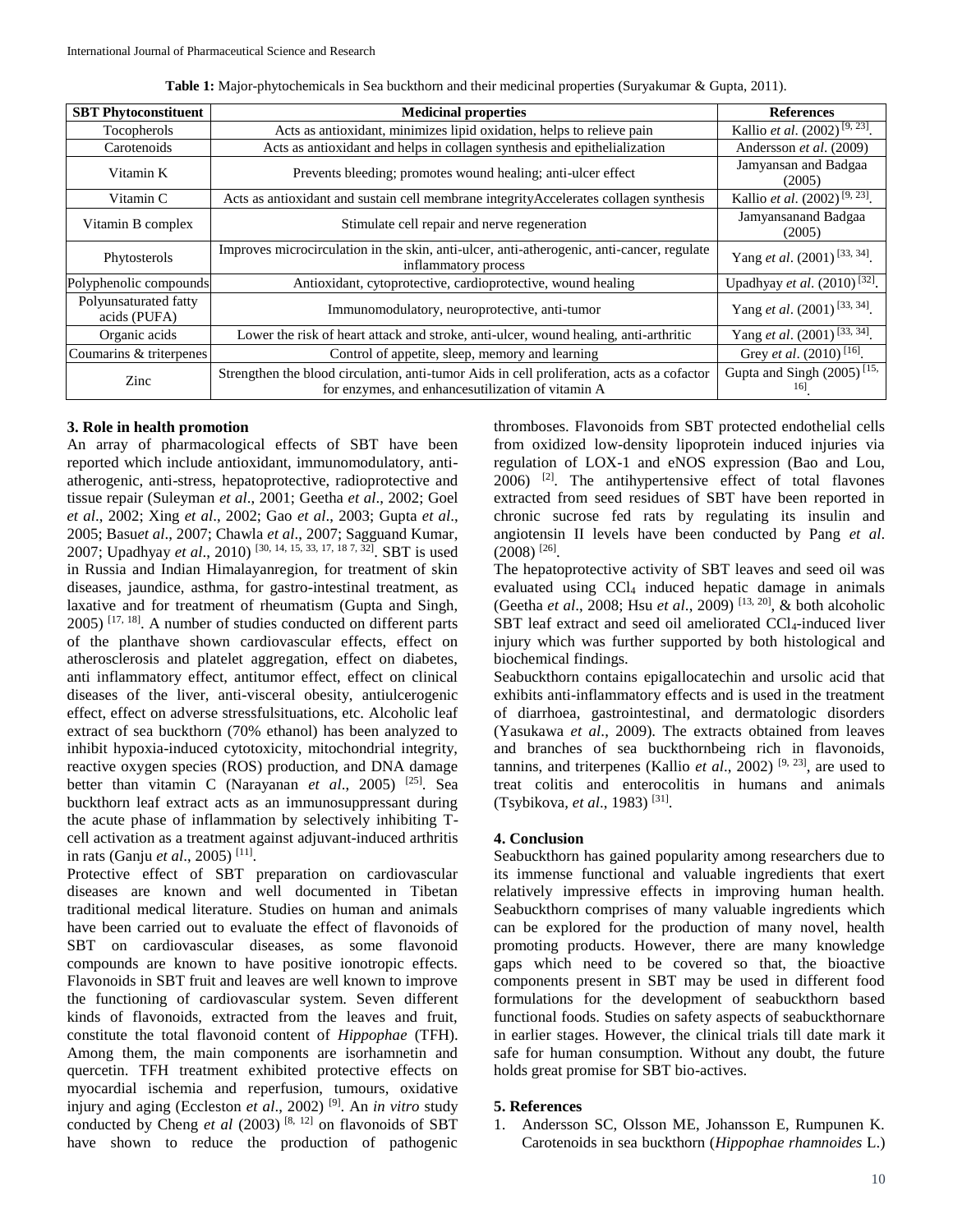berries during ripening and use of pheophytin a as a maturity marker. Journal of Agriculture and Food Chemistry. 2009; 57:250-258.

- 2. Bao M, Lou Y. Flavonoids from seabuckthorn protect endothelial cells (EA.hy926) from oxidized low-density lipoprotein induced injuries via regulation of LOX-1 and eNOS expression. Journal of Cardiovascular Pharmacology. 2006; 48:834-841.
- 3. Bartish JV, Jeppson N, Nybom H, Swenson U. Phylogeny of *Hippophae* (Elaeagnaceae) inferred from parsimony analysis of chloroplast DNA and morphology. System Botany. 2002; 27:41-54.
- 4. Basistha BC. Vivipary in Sea buckthorn (*H. Salicifolia* D. Don). J Hill Res. 2002; 1:14-67.
- 5. Basu M, Prasad R, Jayamurthy P, Pal K, Arumughan C, Sawhney RC. Anti-atherogenic effects of Sea buckthorn (*Hippophae rhamnoides*) seed oil. *Phytomedicine.* 2007; 14:770-777.
- 6. Chauhan AS, Negi PS, Ramteke RS. Antioxidant and antibacterial activities of aqueous extract of Sea buckthorn (*Hippophae rhamnoides*) seeds. *Fitoterapia.* 2007; 78:590-592.
- 7. Chawla R, Arora R, Singh S, Sagar RK, Sharma RK, Kumar R, *et al*. Radioprotective and antioxidant activity of fractionated extracts of berries of *Hippophae* rhamnoides. Journal of Medicinal Food. 2007; 10:101- 109.
- 8. Cheng J, Kondoa K, Suzuki Y, Ikeda Y, Meng X, Umemura K. Inhibitory effects of total flavones of *Hippophae rhamnoides* on thrombosis in mouse femoral artery and in vitro platelet aggregation. Life Sciences. 2003; 72:2263-2271.
- 9. Eccleston C, Baoru Y, Tahvonen R, Kallio H, Rimbach GH, Minihane AM. Effects of an antioxidant-rich juice (sea buckthorn) on risk factors for coronary heart disease in humans. Journal of Nutritional Biochemistry. 2002; 13:346-354.
- 10. Fan J, Ding X, Gu W. Radical-scavenging proanthocyanidins from sea buckthorn seed. Food Chemistry. 2007; 102:168-177.
- 11. Ganju L, Padwad Y, Singh R, Karan D, Chanda S, Chopra MK, *et al*. Anti-inflammatory activity of Seabuckthorn (*Hippophae rhamnoides*) leaves. International Immunopharmacology. 2005; 5:1675-1684.
- 12. Gao ZL, Gu XH, Cheng FT, Jiang FH. Effect of Sea buckthorn on liver fibrosis: a clinical study. World Journal of Gastroenterology. 2003; 9:1615-1617.
- 13. Geetha S, Jayamurthy P, Pal K, Pandey S, Sawhney RC. Hepatoprotective activity of Sea buckthorn (*Hippophae rhamnoides* L.) against carbon tetrachloride induced hepatic damage in rats. Journal of Science of Food and Agriculture. 2008; 88:1592-1597.
- 14. Geetha S, Sai Ram M, Singh V, Ilavazhagan G, Sawhney RC. Antioxidant and immunomodulatory properties of Sea buckthorn (*Hippophae rhamnoides*)-an in vitro study. Journal of Ethno pharmacology. 2002; 79:373-378.
- 15. Goel HC, Prasad J, Singh S, Sagar R, Prem Kumar I, Sinha AK. Radioprotection by a herbal preparation of *Hippophae rhamnoides* RH-3, against whole body lethal irradiation in mice. *Phytomedicine*. 2002; 9:135-143.
- 16. Grey C, Widen C, Adlercreutz P, Rumpunen K, Duan RD. Antiproliferative effects of sea buckthorn (*Hippophae rhamnoides* L.) extracts on human colon and liver cancer cell lines. Food Chemistry. 2010; 120:1004– 1010.
- 17. Gupta A, Kumar R, Pal K, Banerjee PK, Sawhney RC. A preclinical study of (*Hippophaë rhamnoides* L.) berries: identification and effects of different origins and harvesting times. Journal of Agriculture and Food Chemistry. 2005; 49:5620-5629.
- 18. Gupta RK, Singh V. Mineral composition of Seabuckthorn (*Hippophae* L.) In: Singh, V. (Ed.), Seabuckthorn (*Hippophae* L.): A Multipurpose Wonder Plant, Daya Publishing House, New Delhi, India, 2005; 2:272-284.
- 19. Hibasami H, Mitani A, Katsuzaki H, Imai K, Yoshioka K, Komiya T. Isolation of five types of flavonol from seabuckthorn (*Hippophae rhamnoides*) and induction of apoptosis by some of the flavonols in human promyeloticleukemia HL-60 cells. International Journal of Molecular Medicine. 2005; 15:805-809.
- 20. Hsu Y, Tsai C, Chen W, Fung-Jou L. Protective effects of seabuckthorn (*Hippophae rhamnoides* L.) seed oil against carbon tetrachloride-induced hepatotoxicity in mice. Food and Chemical Toxicology. 2009; 47:2281-2288.
- 21. Jamyansan Y, Badgaa D. Bioactive substances of Mongolian Seabuckthorn (*Hippophae rhamnoides* L.). In: Singh, V. (Ed.), Seabuckthorn (*Hippophae* L.): A Multipurpose Wonder Plant, Daya Publishing House, New Delhi, India. 2005; 2:145-150.
- 22. Jeppsson G. Changes in the contents of kaempherol, quercetin and L-ascorbic acid in sea buckthorn berries during maturation. Agric Food Sci. Finland. 2009; 9:17- 22.
- 23. Kallio H, Yang B, Peippo P. Effects of different origins and harvesting time on vitamin C, tocopherols and tocotrienols in Sea buckthorn (*Hippophae rhamnoides* L.) berries. Journal of Agriculture and Food Chemistry. 2002; 50:6136-6142.
- 24. Kim JS, Kwon YS, Sa YJ, Kim MJ. Isolation and identification of sea buckthorn (*Hippophae rhamnoides*) phenolics with antioxidant activity and glucosidase inhibitory effect. Journal of Agriculture and Food Chemistry. 2011; 59:138-144.
- 25. Narayanan S, Ruma D, Gitika B, Sharma SK, Pauline T, Sai Ram M, *et al*. Antioxidant activities of seabuckthorn (*Hippophae rhamnoides*) during hypoxia induced oxidative stress in glial cells. Molecular and Cellular Biochemistry. 2005; 278:9-14.
- 26. Pang X, Zhao J, Zhang W, Zhuang X, Wang J, Xu R, *et al*. Antihypertensive effect of total flavones extracted from seed residues of *Hippophae rhamnoides* L. in sucrose-fed rats. Journal of Ethno pharmacology. 2008; 117:325-331.
- 27. Raj GP, Chaurasia OP, Bala SS. The effects of Sea buckthorn (*Hippophae rhamnoides* L.) leaf extract on cutaneous wound healing in albino rats. International Journal of Lower Extremity Wounds. 2011; 4:88-92.
- 28. Saggu S, Kumar R. Modulatory effect of seabuckthorn